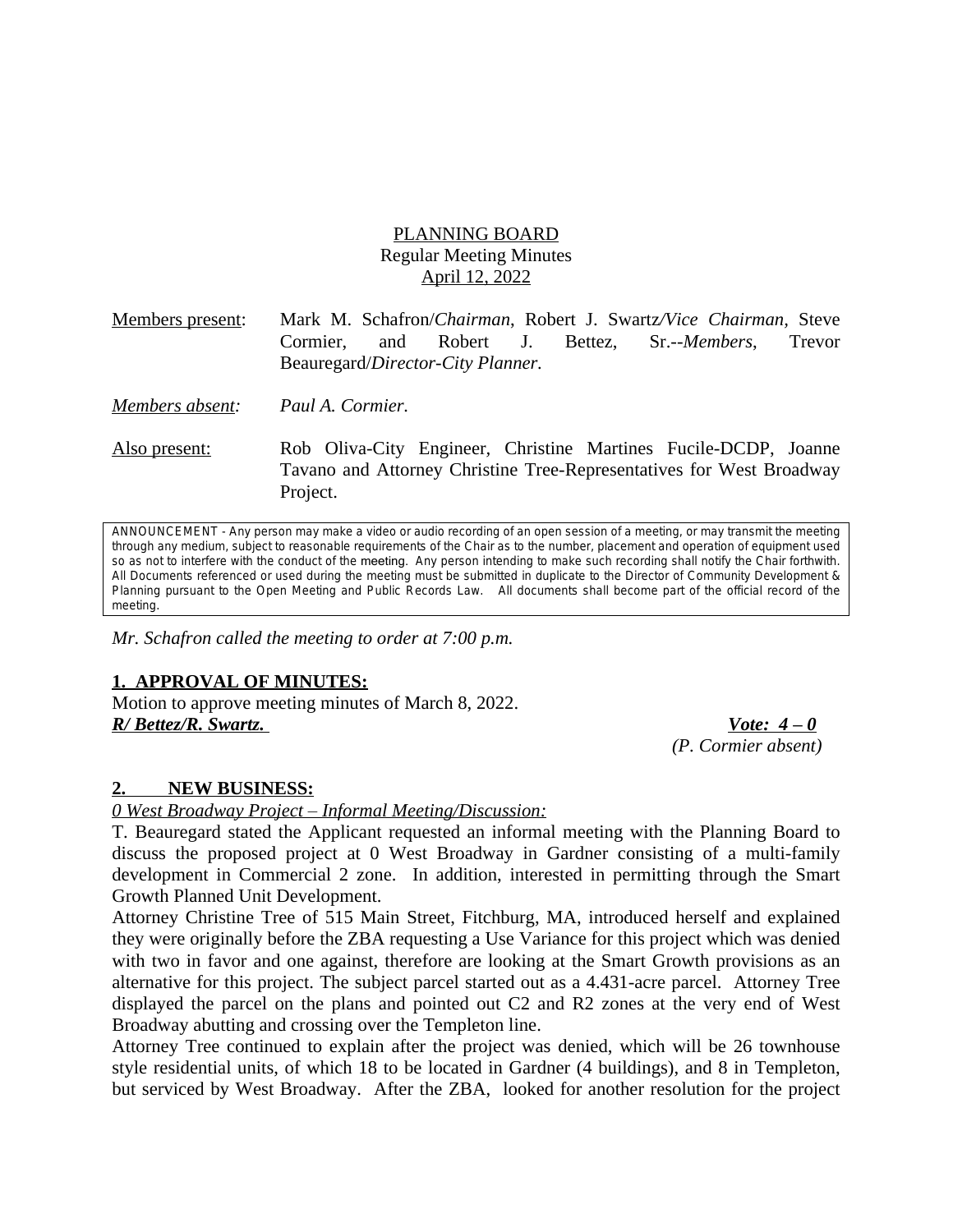and examined whether Smart Growth provisions would be permissible. There are several challenges looking at this parcel that cannot be changed due to issues about where the parcel is, what it is, and where it is. If these are challenges that cannot be changed it makes this project inappropriate for Smart Growth, would want to have an indication of this from the Planning Board, as well as any other comments as to what needs to be on the plan. Attorney Tree further said the Smart Growth Provisions have a purpose statement to them which states the reason these regulations exist is to promote compact mixed-use development, and the development should be convenient to a variety of transportation options, as well as promote the creation of new housing units that are contained in a variety of building types and laid out in a manner to promote the establishment of a pedestrian oriented neighborhood. As far as a pedestrian oriented neighborhood, this parcel at 0 West Broadway (*pointed out on plan*) is of course not serviced by sidewalks, and is surrounded by other residential buildings, as well as the PACC (Polish American Citizens Club) location which would be the vicinity for a destination to go to within about a quarter of a mile. Since there are no sidewalks, unsure if this would be too much of a burden to overcome, as well as no bus service. The airport is not walkable as well, and unsure if this would be considered a transportation option since it is not serviced by a bus line.

Attorney Tree added the Applicant purchased additional parcel of land, therefore is larger than originally started with.

Attorney Tree stated mixed-use was not something they contemplated in this plan because the character of the neighborhood seemed opposed to it, despite the fact that the district is C2, seems to be pretty much a residential district, and adding a commercial union to have a mixed-use did not seem to be in character with the neighborhood. In addition, there are a number of challenges presented by this, with things that cannot be changed, therefore, one of the other options the Applicant can do is seek a zoning map change from C2 to C1 for basically that whole district. Currently, asking permission for part of the parcel for development, and in the future, the Applicant plans to develop the rest of the parcel with approximately 60 units, and will be a 15 million-dollar project.

Attorney Tree asked if the Board had any questions.

R. Swartz asked if there are any water mains in that area. Attorney Tree replied yes, and would have to be brought in which adds to the project costs. R. Swartz asked City Engineer, Rob Oliva, if such a capacity would affect the Gardner water/sewer system. R. Oliva stated it will not affect. T. Beauregard added this would have to be looked at in more detail, and asked to confirm how many units. Attorney Tree said the first phase will consist of 26 units, and the second phase will consist of 60 units. R. Oliva remarked the City will want to see use numbers and flows potential from the project at it's full build out so they can look at that, but for the most part, it is probably not a problem.

S. Cormier stated it seems like most of the high points for Smart Growth are missing as far as what is required, and what is there such as needing transportation, which is not there, creation of new housing units, or variety of building types which is not and is pretty much cookie cutter. In addition, establish pedestrian oriented neighborhoods, and his feeling is none of these highlights have been reached under the Smart Growth plans.

Mr. Schafron suggested if they were to pursue this under Smart Growth, they would have to get very creative with their plans because he does not see this happening either.

R. Swartz brought up the airport with regard to paths mentioned earlier, and his suggestion not to use that at all because obviously there are no airlines there, and it is really for private owners of airplanes, and being a former pilot, you frown upon people walking on the runway . Mr.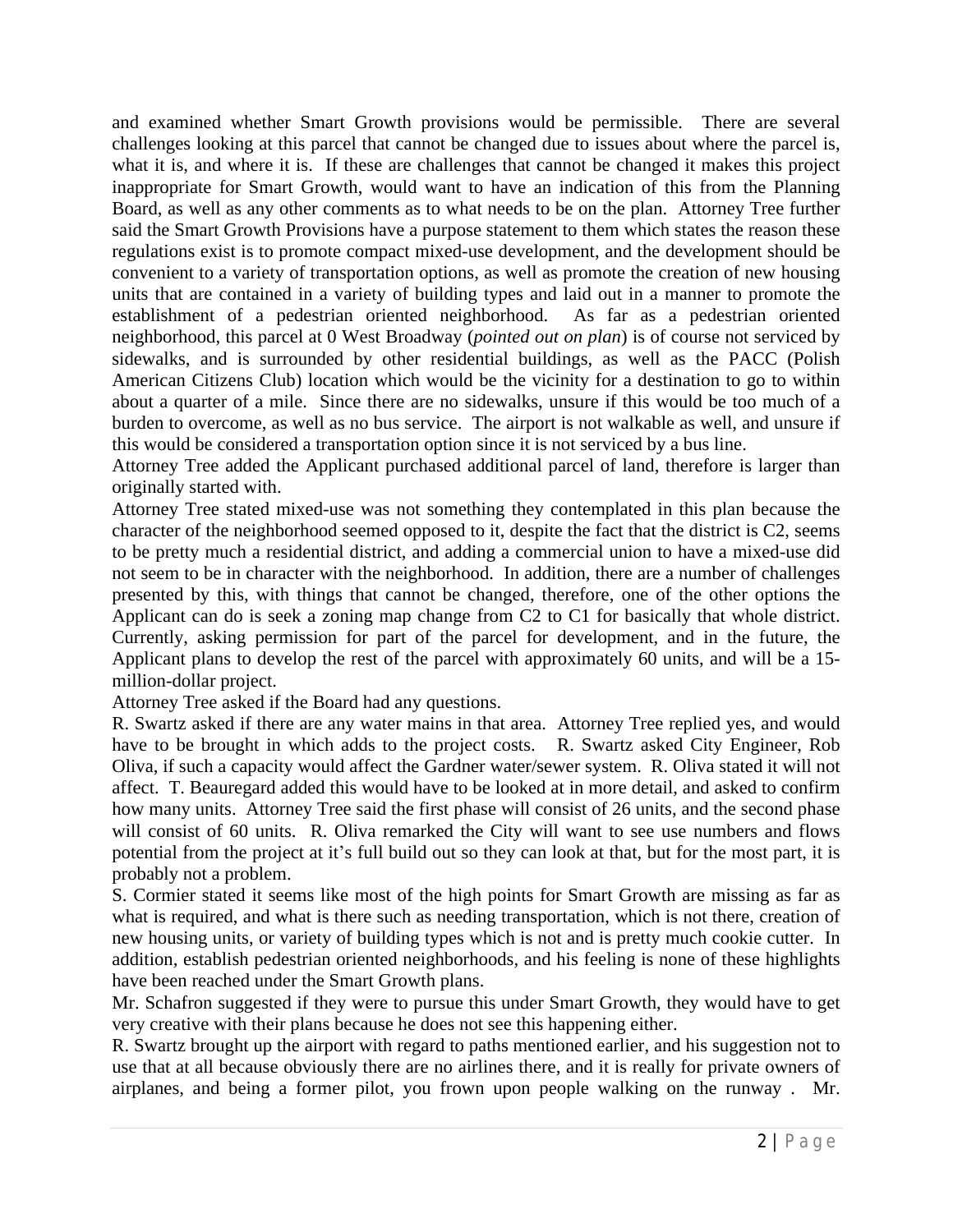Schafron added the airport is not viable as a transportation option as it is a little private airport, as well as no commercial traffic. It is a fuel stop for private pilots going through.

R. Swartz noted the PACC (Polish American Citizens Club) mentioned earlier, and said you would have to be a member and is not really open to the public. However, if some of the residents are of polish heritage, they certainly would be welcome to join. If they are not polish, there has to be a connection to the polish heritage in order to join even as an associate member. Therefore, this would not be a very strong point as far as the pedestrian path is concerned.

R. Bettez asked is they have any rights on the water of Kendall Pond. Attorney Tree replied no, not for this Applicant. T. Beauregard noted the larger parcel (11 acres) out back does back up to the PACC and believes it does not get to the PACC water. Attorney Tree said it does back to the PACC substantially on one boundary, but it does not get to the water at all.

T. Beauregard asked if Attorney Tree could address the open space requirement on the site. Attorney Tree replied so far as a common open space, only 22.9% is used, 77% remains open and vacant. The design at the beginning included some open space in the nature of a patio, a basketball court, and a dog area for the pet owners. Attorney Tree asked Ms. Tavano, Applicant if this open space is still on the revised plan. Ms. Tavano said she was going to push back a bit, so they are not 1.6 inside. T. Beauregard asked if pushing back would inhibit future development. Ms. Tavano said there will be a 50-foot buffer and will include as many trees as possible, and the 1.6 makes more sense. In addition, it will be a common area for both neighborhood, as well as the remaining 11-acre parcel. Further, contemplating putting a small one on 11-acre parcel with a walking trail.

Attorney Tree explained the structures on this phase of the project are expected to be condominiums, to be sold, and noted there is very little condominium housing in Gardner.

Attorney Tree explained one of the issues in front of the zoning board was whether or not a fire access road should be allowed for along the edge of the property, and noted an old cart path within the 50-foot buffer that can be made available for a fire path if that were something the board would like to see. T. Beauregard said in his opinion does not think a separate access road is necessary, but would like the Fire Department to speak to this.

Attorney Tree displayed an outline of the C2 district, and commented they did a zoning analysis of the C2 district, and found out of 28, only seven (7) of them were conforming. Even when this district was first implemented, the thought was that this is a state route and would encourage commercial development along this route, therefore designated it C2, but in actuality it seems there has been a residential development in this area. Further, Attorney Tree suggests a change of this district to COM 1 would allow these residential uses, which are now non-conforming to be conforming. It will still allow commercial development along the corridor in the future if that claims to be appropriate for the area. The industrial uses would remain pre-existing, nonconforming to the extent they currently are, and for this project, would like to extend COM 1 district through their parcel (*pointed out on plan*) including the 11-acre parcel.

Mr. Schafron commented, in his personal opinion, if their decision is not to go the Smart Growth route, should pursue zoning change through the City Council. T. Beauregard added, as he said in one of his emails to her, if that were the route her client would like to take, it would be helpful to sit down and have a discussion because there is more than one potential option to pursue. Attorney Tree said she is not going to seek a change just for her client's parcel because it would be subject to spot zoning. In addition, looking at the district as a whole, given that so